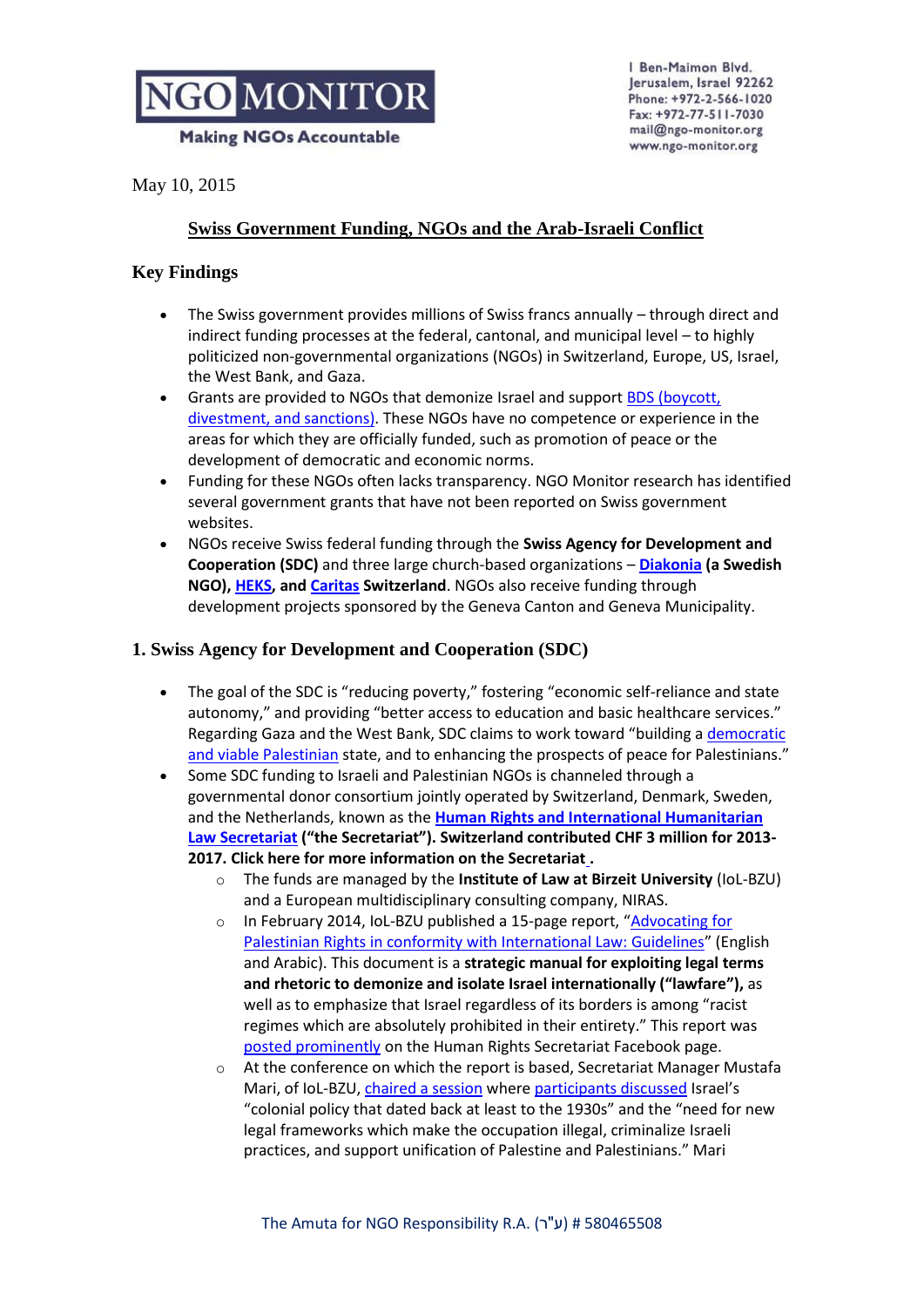#### **Making NGOs Accountable**

Ben-Maimon Blvd. Jerusalem, Israel 92262 Phone: +972-2-566-1020 Fax: +972-77-511-7030 mail@ngo-monitor.org www.ngo-monitor.org

[previously worked](http://www.linkedin.com/in/mmari) at [Al Haq,](http://www.ngo-monitor.org/article/al_haq) a leader in legal warfare against Israel and a Secretariat funding recipient.

- o In March 2014, the Secretaria[t announced](http://www.rightsecretariat.ps/files/14.03.30_Secretariat_PR_Launch_Event_FINAL.pdf) [\\$10.5 million in funding,](http://www.rightsecretariat.ps/files/14.03.30_Secretariat_PR_Launch_Event_FINAL.pdf) over three years, for 24 Israeli and Palestinian NGOs. While claiming to promote peace and the rule of law, NGOs engage in legal warfare ("lawfare") against Israeli officials and companies that do business with Israel, promote BDS, and exploit a false "apartheid" analogy to demonize Israel.
- o In August 2014, The Secretariat announced "[emergency funding](http://www.ngo-monitor.org/article/european_governments_funding_ngo_documentation_for_lawfare_attacks)" to nine Israeli and Palestinian NGOs to "document the violations by all parties of human rights and international humanitarian law arising from the armed conflict." Switzerland donated [CHF 100,000](https://www.eda.admin.ch/content/dam/deza/en/documents/Laender/Humanit%C3%A4re-Krise-im-Gazastreifen_EN.pdf) to this fund. All nine of these NGOs [\(Al-Dameer,](http://www.ngo-monitor.org/article/al_dameer) [B'Tselem](http://www.ngo-monitor.org/article/b_tselem)[, Badil,](http://www.ngo-monitor.org/article/badil) [Breaking the Silence,](http://www.ngo-monitor.org/article/breaking_the_silence_shovirm_shtika_) [DCI-Palestine,](http://www.ngo-monitor.org/article/defence_for_children_international_palestine_section) [Al](http://www.ngo-monitor.org/article/al_mezan_center_for_human_rights)  [Mezan,](http://www.ngo-monitor.org/article/al_mezan_center_for_human_rights) [Palestinian Center for Human Rights](http://www.ngo-monitor.org/article/palestinian_center_for_human_rights_pchr_), Women's Affairs Center, Women's Affairs Technical Committee) have extensively accused Israel of unsubstantiated "war crimes," while disregarding clear Hamas human rights violations. In addition, some of these NGOs played a pivotal role in providing dubious and inaccurate statements to th[e discredited](http://www.washingtonpost.com/opinions/reconsidering-the-goldstone-report-on-israel-and-war-crimes/2011/04/01/AFg111JC_story.html) 2009 UN Goldstone inquiry.
	- **Badil** is a group that promotes Palestinian "right of return" and [leads](http://www.badil.org/en/al-majdal/itemlist/category/240-al-majdal54) internationa[l BDS campaigns.](http://www.ngo-monitor.org/article/ngo_leadership_in_boycott_and_divestment_campaigns) In 2010 it signed a documen[t explicitly](http://www.badil.org/ar/press-releases/135-2010/2863-press-eng-32)  [rejecting](http://www.badil.org/ar/press-releases/135-2010/2863-press-eng-32) the Roadmap for Peace and the Arab Peace Initiative, in sharp contradiction to the goals and policies of its government sponsors. Badil also sponsors annual "right of return contests" in which it has published [antisemitic cartoons](http://www.ngo-monitor.org/article/badil#cartoon) on its website, as well as imagery denying Israel's right to exist. After the antisemitic cartoons were [revealed](http://ngo-monitor.org/article/badil#cartoon) by NGO Monitor in 2010, the Swiss government announced a funding freeze for this NGO; it appears that funding has been renewed.
- $\circ$  In September 2014, the Secretariat approved [project funding](http://www.rightsecretariat.ps/our-work/grantees/project-funding) for the period of September 2014 to August 2015. Over \$1.2 million was authorized for 20 NGOs, many of which accuse Israel of "de-Palestinization," "apartheid," "colonization," "collective punishment," "forced displacement," "violations of religious and cultural rights," "repression," "restricting movement," "water theft," and a "ghettoization project," as well as support BDS campaigns and agendas. $1$
- SDC provides direct funding to the following NGOs:
	- o **[Gaza Community Mental Health Programme](http://www.ngo-monitor.org/article/gaza_community_mental_health_programme_gcmhp_0http:/www.ngo-monitor.org/article/gaza_community_mental_health_programme_gcmhp_0)** (GCMHP) is a group that exploits unsubstantiated medical claims to [allege](http://www.gcmhp.net/en/index.php?option=com_k2&view=itemlist&layout=category&task=category&id=60&Itemid=104) "systematic state organized violence," "collective punishment," "massacres," "war crimes," and a system of "apartheid" against the Palestinian people. It received [CHF 2.2 million i](https://www.eda.admin.ch/countries/palestinian-authority/en/home/international-cooperation/projects.html/content/projects/SDC/en/1997/7F02784/phase6?oldPagePath=/content/countries/palestinian-authority/en/home/internationale-zusammenarbeit/projekte.html)n 2011-2013. The GCMHP also received CHF [100,000](https://www.eda.admin.ch/content/dam/deza/en/documents/Laender/Humanit%C3%A4re-Krise-im-Gazastreifen_EN.pdf) in emergency funding for Gaza in 2014.
	- o **[Applied Research Institute Jerusalem-ARIJ](http://www.ngo-monitor.org/article/applied_research_institute_jerusalem_arij_)** was granted [CHF 1.15 million](http://www.sdc.admin.ch/en/Home/Projects/Project_Detail?projectdbID=213549#form2) in 2012-2014 for an anti-Israel political project under the pretense of [environmental concern](http://www.sdc.admin.ch/en/Home/Projects/Project_Detail?projectdbID=213549#form2) : "documenting and monitoring the environmental effects of Israeli occupation practices, particularly regarding the 'Separation Barrier,' and by providing updated data and relevant knowledge to the development, humanitarian and diplomatic communities." ARIJ's research is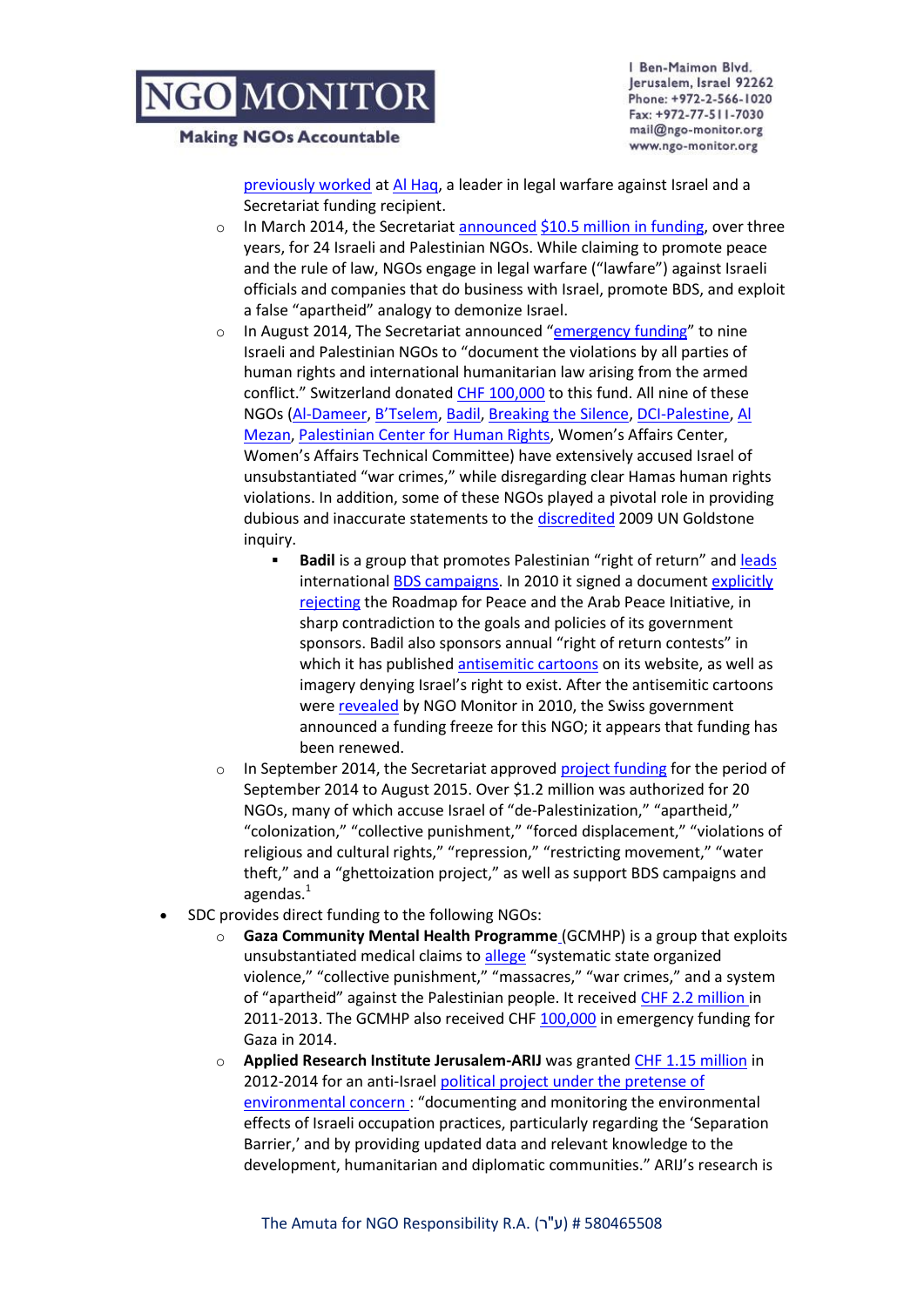**Making NGOs Accountable** 

Ben-Maimon Blvd. Jerusalem, Israel 92262 Phone: +972-2-566-1020 Fax: +972-77-511-7030 mail@ngo-monitor.org www.ngo-monitor.org

highly political and biased. The group advocates for BDS, accuses Israel of "apartheid" and "racism," and supports a Palestinian "right of return" that is inconsistent with a two-state framework.

- **[Norwegian Refugee Council](http://www.ngo-monitor.org/article/norwegian_refugee_council_)** (NRC) was granted [CHF 400,000 i](https://www.eda.admin.ch/countries/palestinian-authority/en/home/international-cooperation/projects.html/content/projects/SDC/en/2013/7F08637/phase2.html?oldPagePath=/content/countries/palestinian-authority/en/home/internationale-zusammenarbeit/projekte.html)n 2014-2015 for "[advocacy for victims a](https://www.eda.admin.ch/countries/palestinian-authority/en/home/international-cooperation/projects.html/content/projects/SDC/en/2013/7F08637/phase2?oldPagePath=/content/countries/palestinian-authority/en/home/internationale-zusammenarbeit/projekte.html)nd humanitarian principles and provides information about the situation of victims." In 2011-2013, the NRC spent over \$20 million on a legal advocacy program in Israel. NRC's "[Information, counselling, and](http://www.nrc.no/default.aspx?aid=9147817#.VKFGbF4AAA)  [legal assistance \(ICLA\)](http://www.nrc.no/default.aspx?aid=9147817#.VKFGbF4AAA)" projec[t exploits judicial frameworks to control and](http://ngo-monitor.org/data/images/File/NGO_Monitor-Report_Norwegian_Refugee_Council%20%281%29.pdf)  [manipulate Israeli policy outside any democratic framework,](http://ngo-monitor.org/data/images/File/NGO_Monitor-Report_Norwegian_Refugee_Council%20%281%29.pdf) and promotes international delegitimization campaigns. ICLA activities indicate that the NRC uses "[every possible legal measure to disrupt the Israeli judicial system](https://web.archive.org/web/20131108232402/http:/www.kerkinactie.nl/Verhalen-uit-het-veld/Enkele-strategie%C3%ABn--b1276) … to increase the workload of the courts and the Supreme Court to such an extent that there will be a blockage."
- o **[Oxfam Great Britain](http://ngo-monitor.org/article/oxfam)** was grante[d CHF 7.02 million f](https://www.eda.admin.ch/countries/palestinian-authority/en/home/international-cooperation/projects.html/content/projects/SDC/en/2006/7F04601/phase3?oldPagePath=/content/countries/palestinian-authority/en/home/internationale-zusammenarbeit/projekte.html)o[r two projects r](https://www.eda.admin.ch/countries/palestinian-authority/en/home/international-cooperation/projects.html/content/projects/SDC/en/2011/7F07340/phase1?oldPagePath=/content/countries/palestinian-authority/en/home/internationale-zusammenarbeit/projekte.html)elated to olive oil production in 2011-2017. Oxfam International consistently portrays a highly misleading and politicized picture of the Arab-Israeli conflict that departs from the group's poverty-focused humanitarian mission. Most Oxfam statements erase all complexity and blame Israel exclusively for the conflict. Oxfam also distorts economic analyses of the West Bank and Gaza, by repeatedly blaming Israel as the sole impediment to Palestinian development, ignoring intra-Palestinian limitations and factors.
- The Swiss government does not provide comprehensive information on its funding activities, demonstrating a lack of transparency. In addition to the funding disclosed by the SDC, independent research reveals Swiss government funding for the following organizations<sup>2</sup>:
	- o **[Adalah](http://ngo-monitor.org/article/adalah)** received NIS 211,797 (approximatel[y CHF 53,000\)](http://index.justice.gov.il/Units/RasutHataagidim/units/RashamAmutot/services/Pages/amuttview.aspx) in 2013 and NIS 204,290 (approximately [CHF 51,072\)](http://www.ngo-monitor.org/tlaw/) in 2012 from the Swiss Federal Department of Foreign Affairs. [Adalah](http://www.ngo-monitor.org/article/adalah) engages in legal warfare: in 2008 the group submitted a legal opinion to a Spanish court in support of Palestinian Center for Human Right's case against Israeli officials for alleged "war crimes" (the case was thrown out of court). Submitted a report to the UN Commission of Inquiry into the 2014 Gaza War, falsely alleging that " Israel's [investigations...fall far short of the international standards](http://www.adalah.org/en/content/view/8417)"; in 2009, Adalah urged governments to " [re-evaluate their relationship with Israel](http://www.adalah.org/eng/Articles/980/Palestinian-Human-Rights-Organizations-Support-)" following the 2009 Goldstone report. In 2007, Adalah published a "[Democratic](http://adalah.org/eng/Articles/1483/The-Democratic-Constitution)  [Constitution](http://adalah.org/eng/Articles/1483/The-Democratic-Constitution)" that called for supplanting the Jewish foundation of Israel with a "democratic, bilingual and multicultural" framework in which Jewish immigration would be restricted to "humanitarian reasons."
	- o **[Terrestrial Jerusalem](http://ngo-monitor.org/article/terrestrial_jerusalem)** received NIS 211,868 (approximatel[y CHF 115,274\)](http://www.justice.gov.il/MOJHeb/RasutHataagidim/RashamAmutot/BatzaBaatar/amuttview.htm) from the Swiss Federal Department of Foreign Affairs in 2012-2013 for the "Jerusalem Geopolitical project" (see Appendix 1.H). Terrestrial Jerusalem promotes a one-sided approach to the conflict that blames only Israel for the failure of the peace process. The group intensively lobbies against policies and projects undertaken by the Israeli government and Jerusalem municipality designed to benefit Jerusalem's residents, both Arab and Jewish.
	- o **[Parents Circle Families Forum \(PCFF\)](http://ngo-monitor.org/article/parents_circle_families_forum)** received NI[S 392,278](http://www.ngo-monitor.org/tlaw/) (approximately CHF 100,000) from the Swiss government in 2012-2013. PCFF's [activities](http://www.theparentscircle.com/) promote a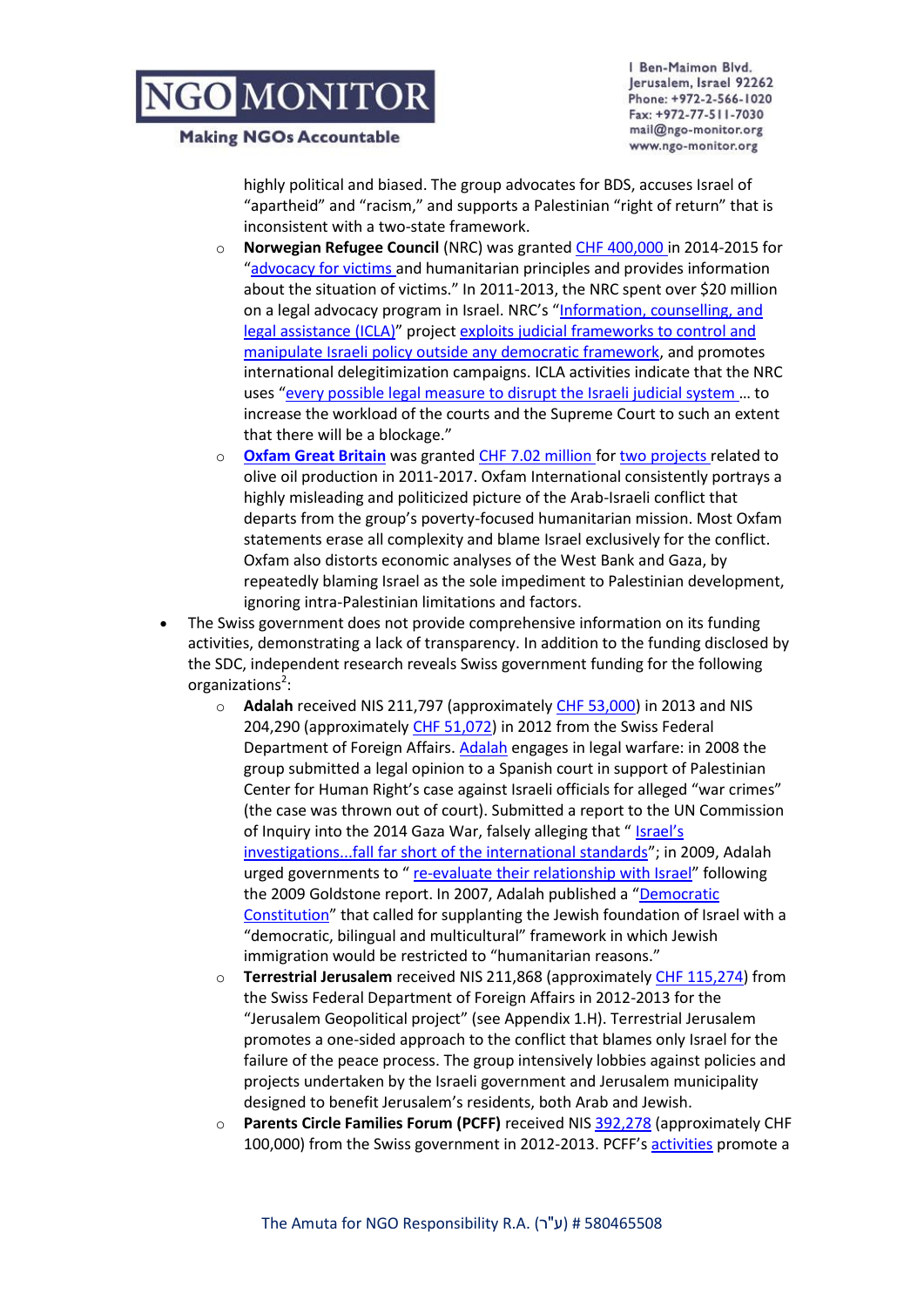

Ben-Maimon Blvd. Jerusalem, Israel 92262 Phone: +972-2-566-1020 Fax: +972-77-511-7030 mail@ngo-monitor.org www.ngo-monitor.org

**Making NGOs Accountable** 

highly biased view of the conflict based on the Palestinian narrative, and morally equate terror victims and terrorists.

### **Swiss Federal Government funding to NGOs in Palestinian Authority/Israel**

| Organization                            | <b>Amount (CHF)</b>   |
|-----------------------------------------|-----------------------|
| Secretariat (24+ NGOs) - SDC            | 3 mil (2013-2017)     |
|                                         |                       |
|                                         | 100,000 (2014)        |
| ARIJ - SDC                              | 1.15 mil (2012-2014)  |
| Norwegian Refugee Council (NRC)- SDC    | 400,000 (2014-2015)   |
| Oxfam Great Britain-SDC                 | 3.62 mil (2011-2015)  |
|                                         |                       |
|                                         | 3.4 mil (2011-2017)   |
| <b>Gaza Community Mental Health</b>     | $2.2$ mil (2011-2013) |
| Programme - SDC                         |                       |
|                                         | 100,000 (2014)        |
| Adalah-MFA                              | 53,000 (2013)         |
|                                         |                       |
|                                         | 51,072 (2012)         |
| Terrestrial Jerusalem –MFA              | 115,274 (2012-2013)   |
| Parents Circle Families Forum - Unknown | 100,000 (2012-2013)   |

## **2. SDC Funding for International Aid Organizations**

- In response to the 2014 Gaza War, the SDC "allocated an additional [CHF 4.15 million](https://www.eda.admin.ch/content/dam/deza/en/documents/Laender/Humanit%C3%A4re-Krise-im-Gazastreifen_EN.pdf) for its long term partners on the ground working to meet humanitarian needs created by the armed conflict."
- This amount included CHF 100,000 in SDC emergency funding for "Palestinian and [Israeli NGOs](https://www.eda.admin.ch/content/dam/deza/en/documents/Laender/Humanit%C3%A4re-Krise-im-Gazastreifen_EN.pdf)" channeled through the Secretariat (discussed above) in order to "document the violations by all parties of human rights and international humanitarian law arising from the armed conflict."
- This emergency funding was in addition to millions already provided to the international institutions listed below:
	- o [United Nations Relief and Works Agency for Palestine Refugees in the Near](http://www.ngo-monitor.org/article/un_relief_and_works_agency_unrwa_http:/www.ngo-monitor.org/article/un_relief_and_works_agency_unrwa_)  [East \(UNRWA\) r](http://www.ngo-monitor.org/article/un_relief_and_works_agency_unrwa_http:/www.ngo-monitor.org/article/un_relief_and_works_agency_unrwa_)eceived SDC funding for seven projects between 2010 and 2013, for a total of nearly CHF 33.5 million. This included CHF 1.6 million for the project "[Barrier Monitoring Unit \(BMU\) at UNRWA](https://www.eda.admin.ch/countries/palestinian-authority/en/home/international-cooperation/projects.html/content/projects/SDC/en/2010/7F07188/phase1?oldPagePath=/content/countries/palestinian-authority/en/home/internationale-zusammenarbeit/projekte.html)" to "improve access to land, livelihoods and services for Palestinian communities affected by the West Bank Barrier," as well as core funding of CHF 19 million.
		- In addition, UNRWA received funding for a project with the International Labor Organization (ILO) of CHF 2 million (2010-2013).
		- UNRWA also received joint funding with UNICEF of emergency funding for Gaza in 2014 of [CHF 170,000.](https://www.eda.admin.ch/content/dam/deza/en/documents/Laender/Humanit%C3%A4re-Krise-im-Gazastreifen_EN.pdf)
- The [World Health Organization \(WHO\) received CHF 2.3 million](http://www.sdc.admin.ch/en/Home/Projects/Project_Detail?projectdbID=223129#form2) (2013-2016). This includes [CHF 1 million](https://www.eda.admin.ch/content/dam/deza/en/documents/Laender/Humanit%C3%A4re-Krise-im-Gazastreifen_EN.pdf) in emergency funding for Gaza in 2014.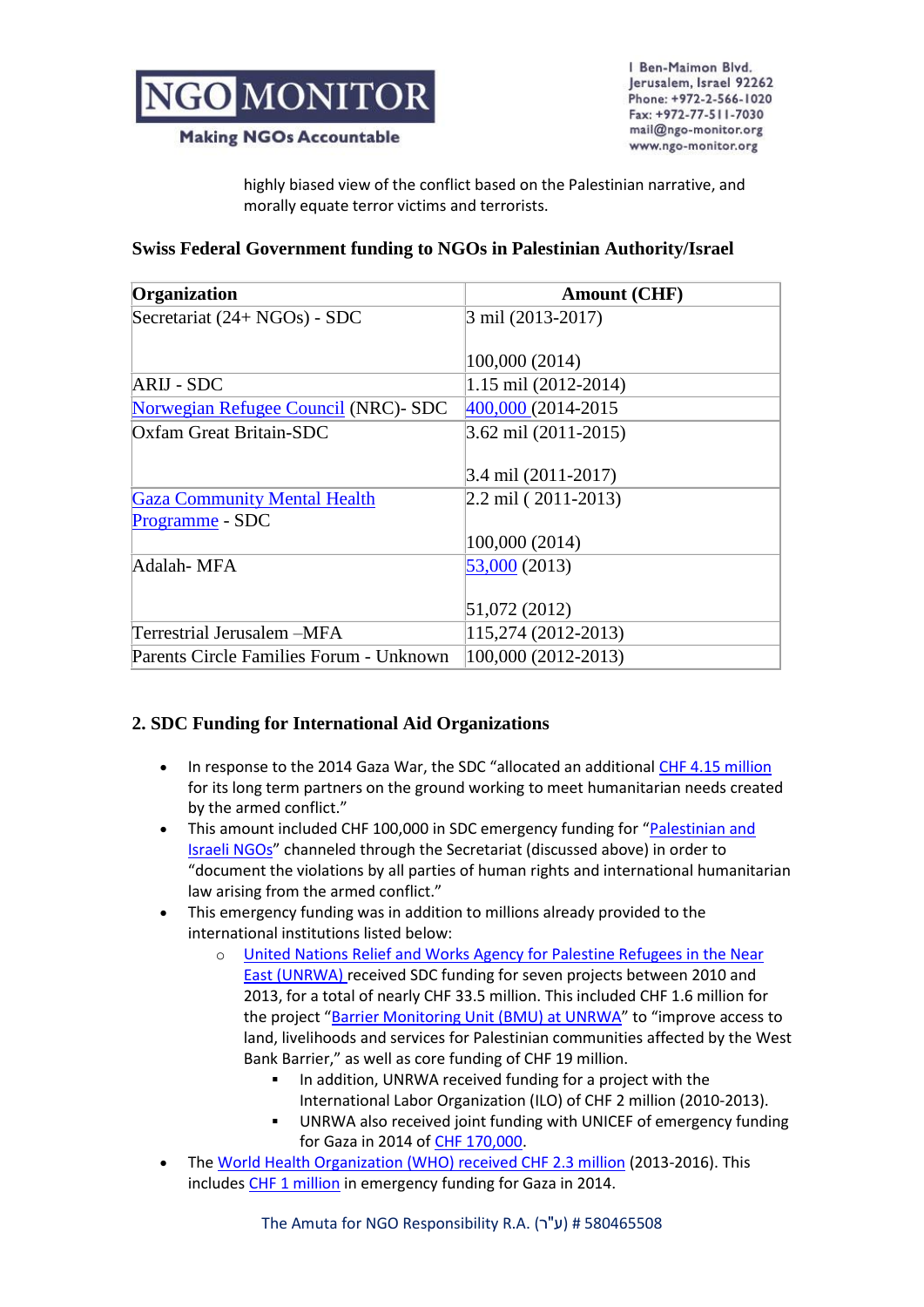Ben-Maimon Blvd. Jerusalem, Israel 92262 Phone: +972-2-566-1020 Fax: +972-77-511-7030 mail@ngo-monitor.org www.ngo-monitor.org

#### **Making NGOs Accountable**

- The highly politicized UN Office for the Coordination of Humanitarian Affairs (OCHA) received a total of CHF 4.6 million (2012-2014), including emergency funding for Gaza in 2014 of [CHF 1 million.](https://www.eda.admin.ch/content/dam/deza/en/documents/Laender/Humanit%C3%A4re-Krise-im-Gazastreifen_EN.pdf)
- The UN High Commissioner of Human Rights received CHF 1.63 million 2012-2015 for a program called "[Support to the Office of the High Commissioner for Human Rights in](https://www.eda.admin.ch/countries/palestinian-authority/en/home/international-cooperation/projects.html/content/projects/SDC/en/2012/7F08066/phase1?oldPagePath=/content/countries/palestinian-authority/en/home/internationale-zusammenarbeit/projekte.html)  [the occupied Palestinian territory](https://www.eda.admin.ch/countries/palestinian-authority/en/home/international-cooperation/projects.html/content/projects/SDC/en/2012/7F08066/phase1?oldPagePath=/content/countries/palestinian-authority/en/home/internationale-zusammenarbeit/projekte.html)" to "allow the institution to strengthen its capacities in terms of legal analysis, communication and advocacy, particularly on East Jerusalem, and to fully implement its mandate, entrusted by the Human Rights Council."
- The International Committee of the Red Cross (ICRC) received Swiss government funds for operations in Iraq and the Palestinian areas. ICRC received [CHF 1 million f](https://www.eda.admin.ch/countries/palestinian-authority/en/home/international-cooperation/projects.html/content/projects/SDC/en/2013/7F08393/phase3?oldPagePath=/content/countries/palestinian-authority/en/home/internationale-zusammenarbeit/projekte.html)or general funding in 2013. The Swiss government does not reveal the [amount of funding i](https://www.eda.admin.ch/countries/palestinian-authority/en/home/international-cooperation/projects.html/content/projects/SDC/en/2003/7F02837/phase97?oldPagePath=/content/countries/palestinian-authority/en/home/internationale-zusammenarbeit/projekte.html)t provided to the ICRC's 2013 emergency appeal; in 2014 it provided [CHF 1 million](https://www.eda.admin.ch/content/dam/deza/en/documents/Laender/Humanit%C3%A4re-Krise-im-Gazastreifen_EN.pdf) for Gaza emergency funding. In total, the ICRC received CHF 120 million i[n2013](http://www.icrc.org/eng/assets/files/annual-report/current/icrc-annual-report-financial-overview-2013-eng.pdf) and CHF 134.8 million in [2014](http://www.sdc.admin.ch/en/Home/Activities/Multilateral_cooperation/List_of_multilateral_organisations/ICRC_Red_Cross) from the Swiss government. In 2013, ICRC expenditure in the [Palestinian Authority](http://www.icrc.org/eng/assets/files/annual-report/current/icrc-annual-report-israel.pdf) was CHF 47 million.
- The World Food Programme (WFP) received [two grants i](https://www.eda.admin.ch/countries/palestinian-authority/en/home/international-cooperation/projects.html/content/projects/SDC/en/2003/7F03297/phase23?oldPagePath=/content/countries/palestinian-authority/en/home/internationale-zusammenarbeit/projekte.html)n 2013 and one i[n 2014 f](https://www.eda.admin.ch/countries/palestinian-authority/en/home/international-cooperation/projects.html/content/projects/SDC/en/2003/7F03297/phase27?oldPagePath=/content/countries/palestinian-authority/en/home/internationale-zusammenarbeit/projekte.html)rom the SDC for operations in Yemen, Syria, and the Palestinian areas. [Funding](https://www.eda.admin.ch/countries/palestinian-authority/en/home/international-cooperation/projects.html/content/projects/SDC/en/2003/7F03297/phase24?oldPagePath=/content/countries/palestinian-authority/en/home/internationale-zusammenarbeit/projekte.html) amounts for these grants are not revealed. The WFP also received [CHF 750,000](https://www.eda.admin.ch/content/dam/deza/en/documents/Laender/Humanit%C3%A4re-Krise-im-Gazastreifen_EN.pdf) in emergency funding for Gaza in 2014.

| Organization                            | Amount (CFH)                                 | 2014 Emergency<br><b>Funding (CFH)</b> |
|-----------------------------------------|----------------------------------------------|----------------------------------------|
| <b>UNRWA</b>                            | 33.5 million (2010-2014)                     |                                        |
| UNRWA and ILO                           | 2 million $(2010-2013)$                      |                                        |
| UNRWA/UNICEF                            |                                              | 170,000                                |
| <b>WHO</b>                              | 1.3 million (2013-2016)                      | 1 million                              |
| <b>OCHA</b>                             | 3.6 million (2012-2014)                      | 1 million                              |
| UN High Commissioner of<br>Human Rights | 1.63 million $(2012-2015)$                   |                                        |
| <b>ICRC</b>                             | $1$ million + undisclosed<br>$(2013 - 2014)$ | 1 million                              |
| <b>World Food Programme</b>             | Undisclosed $(2013 - 2014)$                  | 750,000                                |

### **SDC funding to international organizations for Palestinian Issues**

## **3. Church-based Organizations**

The Swiss government funds three large church-based organizations that claim to promote humanitarian objectives. These groups subsequently transfer funds to anti-Israel NGO projects.

### **Swiss Government funding to church-based organizations actively funding NGOs in the Palestinian Authority/Israel**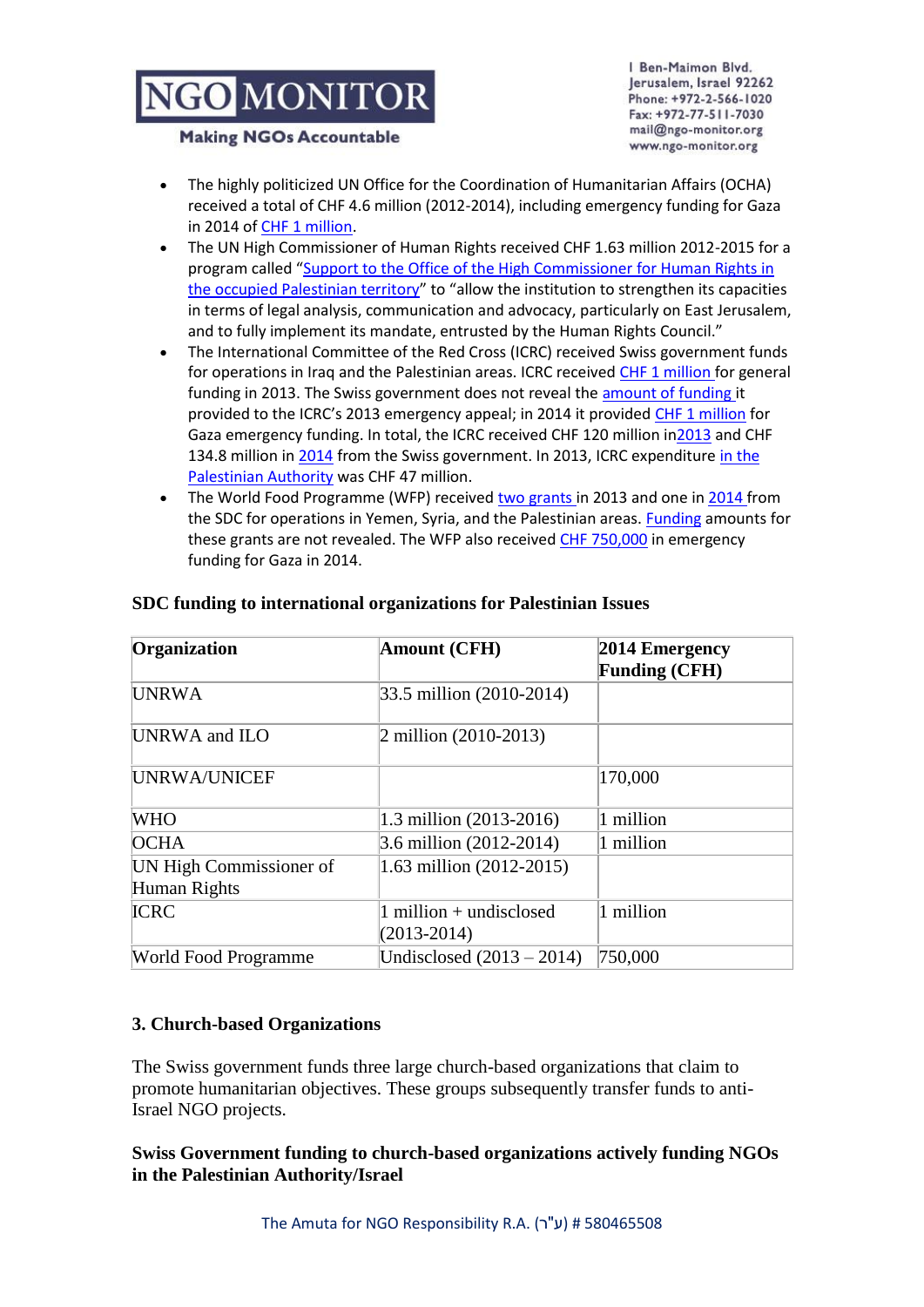**Making NGOs Accountable** 

Ben-Maimon Blvd. Jerusalem, Israel 92262 Phone: +972-2-566-1020 Fax: +972-77-511-7030 mail@ngo-monitor.org www.ngo-monitor.org

| <b>Organization</b>        | <b>Amount (CHF)</b>                  |
|----------------------------|--------------------------------------|
| Diakonia (Sweden)          | $\left 2.25 \right $ mil (2012-2014) |
| <b>HEKS</b>                | $ 15 \text{ mil} (2013 - 2014) $     |
| <b>Caritas Switzerland</b> | $ 20 \text{ mil} (2013) $            |

### **[Diakonia](http://ngo-monitor.org/article/diakonia)**

- [Diakonia](http://www.ngo-monitor.org/article/diakonia) is a Swedish church-based aid organization. In [2013 a](http://www.diakonia.se/en/Info/About-us/Finances/Diakonias-funds-charts/http:/www.diakonia.se/globalassets/documents/diakonia/publications/annual-reports/annual_report-2012.pdf)pproximately 9% of its expenses (about [45 million SEK](http://www.diakonia.se/globalassets/documents/diakonia/publications/annual-reports/annualreportdiakonia2013.pdf) of 470 million SEK) was directed t[o Middle East](http://www.diakonia.se/en/Where-we-work/Middle-EastNorth-Africa/)  [programs.](http://www.diakonia.se/en/Where-we-work/Middle-EastNorth-Africa/)
- [Political advocacy within the Arab-Israeli conflict](http://www.diakonia.se/en/Where-we-work/Middle-EastNorth-Africa/Israel-and-Palestine-oPt/) is a central element of Diakonia's agenda. **Switzerland contribute[d CHF 2.2 million](http://www.sdc.admin.ch/en/Home/Projects/Project_Detail?projectdbID=216335#form2) to Diakonia's [International](http://www.diakonia.se/en/How-we-work/Advocacy-and-policy/Conflict-and-justice/Peace-and-justice-in-Israel-and-Palestine/International-humanitarian-law/)  [Humanitarian Law Program](http://www.diakonia.se/en/How-we-work/Advocacy-and-policy/Conflict-and-justice/Peace-and-justice-in-Israel-and-Palestine/International-humanitarian-law/) for 2012-2014. This donation accounted for more than 40% of the Program's budget.** The Program is unique to the Arab-Israeli conflict, and claims to "strengthen the capacities to monitor International humanitarian law violations and to utilize the various mechanisms of accountability and compliance, including the third-state responsibility." [NGO Monitor's analysis](http://www.ngo-monitor.org/article/diakonia_an_analysis_of_activities_in_the_arab_israeli_conflict) has shown how the program exploits and misrepresents international law to attack Israel ("lawfare") and [promotes campaigns against Israel in the EU.](http://www.diakonia.se/en/Info/News--Publications/Reports-from-Diakonia-/Trading-away-peace/)
- The following NGOs are funded through Diakonia['s International Humanitarian Law](http://www.diakonia.se/en/IHL/About/Partners/)  [Program.](http://www.diakonia.se/en/IHL/About/Partners/) Funding amounts are not disclosed to the public.
	- o **[Al Haq](http://ngo-monitor.org/article/al_haq)** is a leader in the anti-Israel "[lawfare](http://www.ngo-monitor.org/data/images/File/lawfare-monograph.pdf)" and [BDS](http://ngo-monitor.org/article.php?viewall=yes&id=86) campaigns, and regularly files lawsuits and submit[s politically motivated reports](http://www.ngo-monitor.org/article/ngos_propogandize_at_un_periodic_review_of_israel) to the UN Human Rights Council and other international bodies. For instance, in 2013, Al Haq issued a position paper, "[Feasting on the Occupation](http://www.alhaq.org/publications/Feasting-on-the-occupation.pdf)," calling on the European Union and "relevant United Nations (UN) bodies" to boycott Israeli produce. Al Haq's general director Shawan Jabarin has been identified by th[e Israeli](http://www.thedailybeast.com/articles/2011/02/15/shawan-jabarins-controversial-appointment-to-human-rights-watch-board.html)  [Supreme Court](http://www.thedailybeast.com/articles/2011/02/15/shawan-jabarins-controversial-appointment-to-human-rights-watch-board.html) as "among the senior activists of the Popular Front terrorist organization."
	- o **[Al Mezan](http://ngo-monitor.org/article/al_mezan_center_for_human_rights)** is a group that [consistently refers](http://www.mezan.org/en/details.php?id=2021&ddname=ESC%20rights&id_dept=9&id2=9&p=center) to the Israeli army as the "Israel Occupation Forces (IOF)," erasing the context of Palestinian terror and delegitimizing Israeli self-defense. During the Gaza conflict, Al Mezan publicize[d allegations](http://www.ngo-monitor.org/article/al_mezan_center_for_human_rights) of "[Israeli massacres](http://www.mezan.org/en/details.php?id=1522&ddname=gaza%20destruction&id_dept=9&id2=9&p=center)," "[slaughtering civilians](http://www.mezan.org/en/details.php?id=1498&ddname=gaza%20destruction&id_dept=9&id2=9&p=center)," "[scandalous war crimes](http://www.mezan.org/en/details.php?id=1498&ddname=gaza%20destruction&id_dept=9&id2=9&p=center)," and "[despicable disregard to civilian life](http://www.mezan.org/en/details.php?id=1519&ddname=gaza%20destruction&id_dept=9&id2=9&p=center) ." The group failed to mention or condemn the use of human shields by Hamas and the rocket attacks against Israeli civilians. Al Mezan has als[o cooperated](http://www.mezan.org/en/details.php?id=9104&ddname=Crimes&id2=6&id_dept=14&p=center) with Al Haq and Adalah in the promotion of "lawfare" cases against Israeli officials, including highly publicized "war crimes" allegations against former Minister of Defense Ehud Barak in London in September 2009.

### **Diakonia's NGO funding in Palestinian Authority/Israel**

| Organization | <b>Amount</b>              |
|--------------|----------------------------|
| Al Haq       | Not Disclosed <sup>3</sup> |
| <b>Badil</b> | Not Disclosed              |
| Al Mezan     | Not Disclosed              |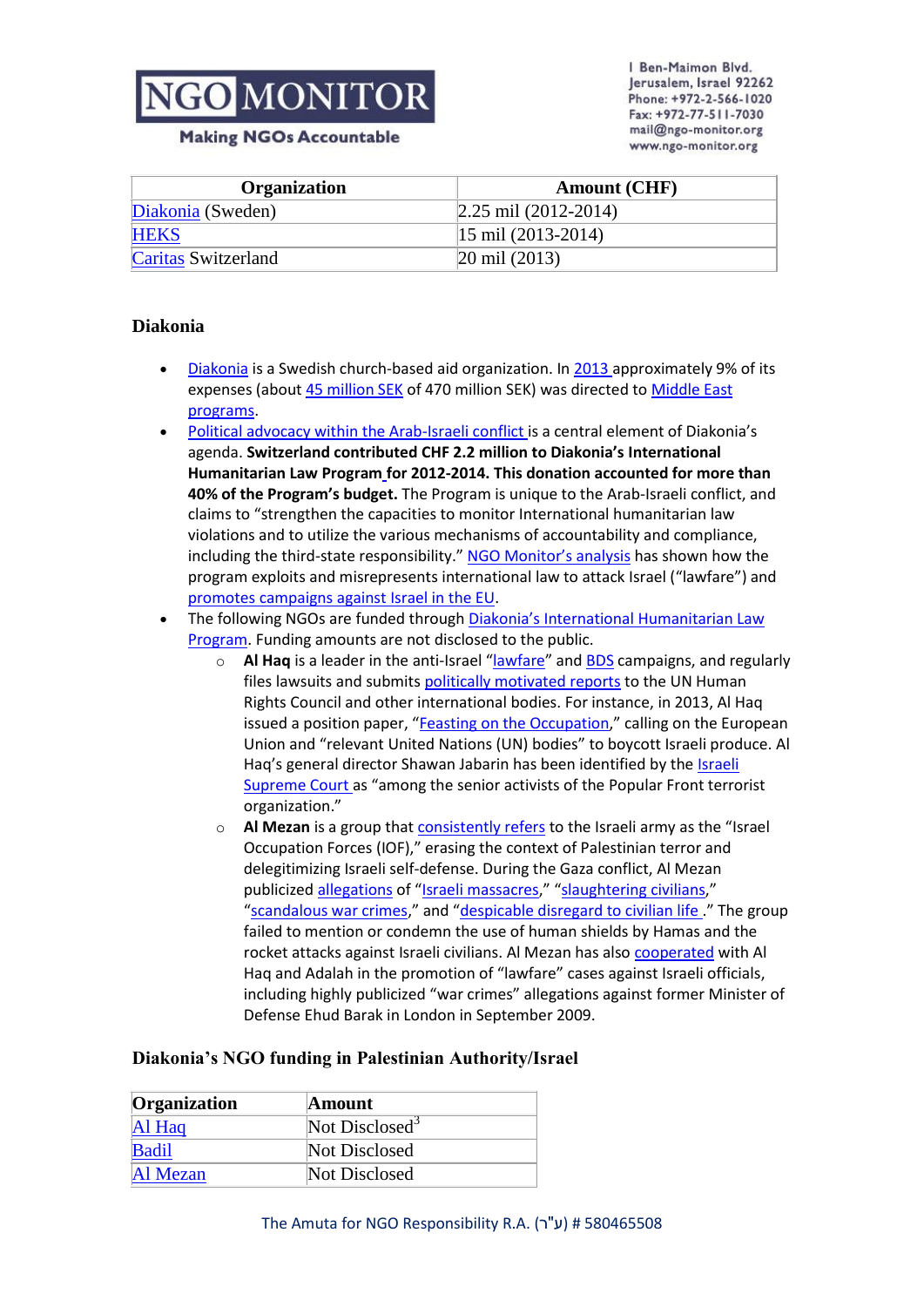**Making NGOs Accountable** 

Ben-Maimon Blvd. Jerusalem, Israel 92262 Phone: +972-2-566-1020 Fax: +972-77-511-7030 mail@ngo-monitor.org www.ngo-monitor.org

### **[HEKS](http://ngo-monitor.org/article/heks)**

- According to its [mission statement](http://www.heks.ch/fileadmin/user_upload/domain1/1_news_and_service/pdf/Materialien/Missionstatement_HEKS_e_A4.pdf), "HEKS acts on behalf of the Protestant Churches of Switzerland, whose mandates determines its scope of action." In 2013, HEKS's total revenue wa[s CHF 66.6 million.](http://heks2013.ch/en/overview/facts_figures.html)
- In Israel and the Palestinian Authority, HEKS is "keen to promote peace based on justice and the observance of human rights." In 2013, HEKS' budget for "Palestine/Israel" was CHF 1.13 million. The SDC provided CHF 361,382, which amounted to 31% of this budget.
- HEKS funds political advocacy NGOs [Badil,](http://www.badil.org/al-majdal/item/1768-art8) [Zochrot,](http://ngo-monitor.org/article/zochrot) [Yesh Din,](http://ngo-monitor.org/article/yesh_din_volunteers_for_human_rights) and [Physicians for Human](http://ngo-monitor.org/article/physicians_for_human_rights_israel_)  [Rights-Israel \(PHR-I\).](http://ngo-monitor.org/article/physicians_for_human_rights_israel_)
	- o **[Zochrot](http://ngo-monitor.org/article/zochrot)** received [CHF 20,652](http://www.justice.gov.il/MOJHeb/RasutHataagidim/RashamAmutot/BatzaBaatar/amuttview.htm) in 2013**.** The group seeks to "raise public awareness of the Palestinian Nakba…The memory and responsibility that the Jewish public should take on the Palestinian Nakba are basic conditions to peace between people, but it is not enough. Along with it, the rights of the refugees to return must be accepted." This [mission](http://zochrot.org/en/menu/%D7%96%D7%95%D7%9B%D7%A8%D7%95%D7%AA/%D7%9E%D7%99-%D7%90%D7%A0%D7%97%D7%A0%D7%95) is equivalent to calling for the elimination of Israel as the nation-state of the Jewish people. Zochrot officials have publicly supported a one-state framework. Eitan Bronstein [stated](http://zochrot.org/en/content/right-remembrance), "I don't know who will want to return, but whoever will want to- let him return. And if the result is that there will not be a Jewish state, then there won't be one. **My preferred concept is one state from the sea to the Jordan River**" (emphasis added).
	- o **[Yesh Din](http://ngo-monitor.org/article/yesh_din_volunteers_for_human_rights)** [received](http://www.ngo-monitor.org/tlaw/) CHF 21,668 in 2013 and CHF 9,412 in 2014. Yesh Din is a leader in attempting to portray Israel and its security forces as unaccountable to the rule of law. This is part of a wider strategy of prosecuting Israeli officials in foreign courts and in the International Criminal Court (ICC) for "war crimes.
	- o **[PHR-I](http://ngo-monitor.org/article/physicians_for_human_rights_israel_)** [received](http://www.ngo-monitor.org/tlaw/) CHF 223,127 in 2013. The group exploits a medical mandate to advance political advocacy and demonization against Israel. A January 2015 publication, " [Gaza, 2014: Findings of an independent medical fact-finding](https://gazahealthattack.files.wordpress.com/2015/01/gazareport_eng.pdf)  [mission](https://gazahealthattack.files.wordpress.com/2015/01/gazareport_eng.pdf) ," alleged Israeli violations of human rights and international legal norms during the 2014 Gaza War. A [detailed analysis](http://www.ngo-monitor.org/article/physicians_for_human_rights_israel_gaza_mission_no_independence_no_facts_no_evidence) of the claims shows that PHR-I's research contains fundamental methodological flaws; ignores Hamas violations and other evidence that does not comport with its one-sided, political agenda; and relies on a panel of eight "medical experts," of which at least five have backgrounds in anti-Israel advocacy. For more information about PHR-I, see NGO Monitor Monograph, "[NGO Malpractice](http://www.ngo-monitor.org/article/ngo_malpractice_the_political_abuse_of_medicine_morality_and_science)" (July 2013).
	- o **[Badil](http://ngo-monitor.org/article/badil)** (no funding information available) See above for information on this group.
- In 2012, HEKS [funded](http://www.badil.org/al-majdal/item/1768-art8) a joint Badil and Zochrot trip to Cape Town, South Africa, "to learn from cases of expulsion and return." Following this visit, Zochrot published "The [Cape Town Document](http://zochrot.org/uploads/uploads/1e00cb835033f77873fe93c7ab1ae4fc.pdf)"; conclusions of this document advocate for the elimination of a Jewish state:
- "It is our hope that the new political structure created in de-Zionized Palestine will be that of a single democratic state (as opposed to the logic of ethnic separation embedded in the so-called 'two-state solution') with clear separation of church and state."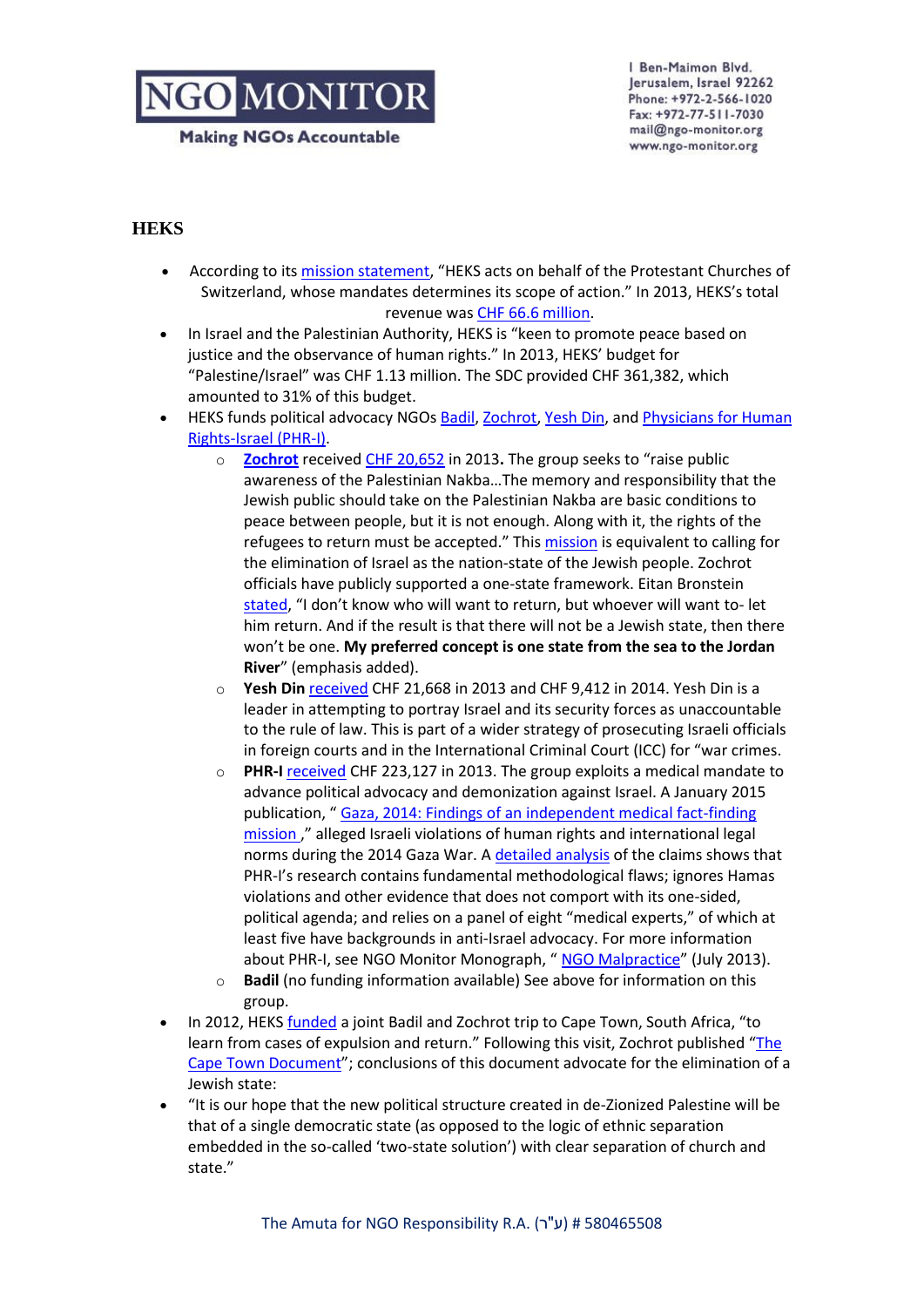Ben-Maimon Blvd. Jerusalem, Israel 92262 Phone: +972-2-566-1020 Fax: +972-77-511-7030 mail@ngo-monitor.org www.ngo-monitor.org

#### **Making NGOs Accountable**

- HEKS ha[s funded](http://www.jpost.com/International/Swiss-Jews-slam-supermarket-boycott-of-settlement-products) BDS initiatives. According to a 2012 *Jerusalem Post* report, HEKS sponsored an ad in the *Neue Zürcher Zeitung* supporting a supermarket's decision to boycott Israeli products and urging readers to back the initiative.
- HEKS "is [responsible](http://www.heks.ch/en/worldwide/list-of-projects-worldwide/details/?tx_heksprodaba_pi2%5Buid%5D=555&cHash=022f2f9114776aa28678280aba59b8d9) for Switzerland's involvement in the [Ecumenical Accompaniment](http://www.ngo-monitor.org/article/ecumenical_accompaniment_programme_in_palestine_and_israel_eappi_)  [Programme in Palestine and Israel \(EAPPI\)](http://www.ngo-monitor.org/article/ecumenical_accompaniment_programme_in_palestine_and_israel_eappi_) ." EAPPI presents a [one-sided Palestinian](http://www.quaker.org.uk/eappi-video)  [narrative,](http://www.quaker.org.uk/eappi-video) participates in [activities commemorating](http://www.eappi.org/fileadmin/eappi/files/resources/eappi_newsletter/June-August_2008_Newsletter.doc) the Palestinian "Nakba" (catastrophe) and [promotes](http://web.archive.org/web/20110224042421/http:/www.eappi.org/ar/news-events/eappi-news/news-wcc/sw/browse/5/article/4566/church-representatives-fr.html) a "right of return." The organization [ignores terror attacks](http://web.archive.org/web/20110726011905/http:/www.eappi.org/fileadmin/eappi/files/resources/chain_reaction/Chain_Reaction_6th_edition.pdf)  against Israelis and [blames Israel](http://eappi.org/en/resources/eappi-publications.html?no_cache=1&cid=40788&did=23956&sechash=2710dac9) alone for the conflict. EAPPI frequently uses [inflammatory and demonizing rhetoric a](http://web.archive.org/web/20110224041958/http:/www.eappi.org/en/news/eappi-news/se/browse/6/article/4834/wcc-head-occupation-is-a.html)gainst Israel and engages in BDS campaigns.
- According to its website, in 2014, HEKS grante[d CHF 1.2 million](http://www.heks.ch/en/worldwide/asia/palestineisrael/) to civil society organizations in Palestine/Israel through a project called [Open Forum](http://www.heks.ch/en/worldwide/asia/palestineisrael/), "a network for Jewish and Palestinian organisations in Israel as well as organisations in the occupied Palestinian territories and East Jerusalem." **Due to a lack of transparency, the names of participating NGOs are not available.**

| Organization    | Amount             |
|-----------------|--------------------|
| <b>Badil</b>    | Not Disclosed      |
| Zochrot         | CHF 20,652 (2013)  |
| <b>Yesh Din</b> | CHF 21,668 (2013)  |
|                 | CHF 9,412 (2014)   |
| <b>PHR-I</b>    | CHF 223,127 (2013) |

### **HEKS' NGO funding in Palestinian Authority/Israel<sup>4</sup>**

## **[Caritas](http://ngo-monitor.org/article/caritas) Switzerland**

- Caritas Switzerland is part of th[e Caritas Internationalis](http://www.ngo-monitor.org/article/caritas) confederation of 162 Catholic organizations based in the Vatican.
- Caritas Switzerland's operating income was CHF [94 million i](https://www.caritas.ch/fileadmin/media/caritas/Dokumente/Wer_wir_sind/Jahresbericht_2013_e_Internet.pdf)n 2013. In 2013-2014, SDC contributed CH[F 20 million t](http://www.sdc.admin.ch/en/Home/Projects/Project_Detail?projectdbID=220941#form2)o Caritas Switzerland to assist "[m]arginalised groups in Africa, Asia, Latin America, Eastern Europe & CIS, the Middle East & Northern Africa".
- In 2013, Caritas Switzerland funded [six projects](https://www.caritas.ch/fileadmin/media/caritas/Dokumente/Was_wir_tun_Welt/Projects2013.pdf) in Israel and Palestinian territories.<sup>5</sup> Two of these projects are carried out by Women's Center for Legal Aid and Counseling (WCLAC) and Youth Empowerment Center [\( affiliated with DanChurchAid ,](http://www.danchurchaid.org/where-we-work/list-of-projects/projects-in-middle-east/providing-psychosocial-support-for-children-in-northern-gaza) based in Denmark). Caritas does not publish any information on the four remaining projects, its partners, activities, or results.
	- o **[Women's Center for Legal Aid and Counseling \(WCLAC\)](http://www.ngo-monitor.org/article/women_s_centre_for_legal_aid_and_counseling_wclac_)** is a [signatory to the](http://www.bdsmovement.net/call)  [BDS Call](http://www.bdsmovement.net/call) and joined a[n April 2012 campaign](http://www.bdsmovement.net/2012/prisoners-day-g4s-call-8887#.T4-_DbMtijF) against companies doing business in Israel. The group received [CHF 498,810](http://www.caritas.ch/fr/nos-actions/dans-le-monde/droits-de-lhomme/palestine-les-organisations-de-femmes-se-renforcent/) from Caritas Switzerland for a 2-year [project](http://www.caritas.ch/fr/nos-actions/dans-le-monde/droits-de-lhomme/palestine-les-organisations-de-femmes-se-renforcent/) in the West Bank, intended to run from 2013 to 2015. The project claims to focus on educating WCLAC's contacts and local partner organizations about women's rights.
	- o **[DanChurchAid](http://www.ngo-monitor.org/article/danchurchaid_denmark)** is a "faith-based and ecumenical, non-missionar[y organization](http://www.danchurchaid.org/about-us/organisation-and-strategy/values-and-mission) rooted in the Danish National Evangelical Lutheran Church." The group receive[d CHF 428,750 \(](http://www.danchurchaid.org/projects/list-of-projects/projects-in-middle-east/providing-psychosocial-support-for-children-in-northern-gaza)2011-2014) from Caritas Switzerland to fund youth community centers dedicated to helping Gazan children recover from war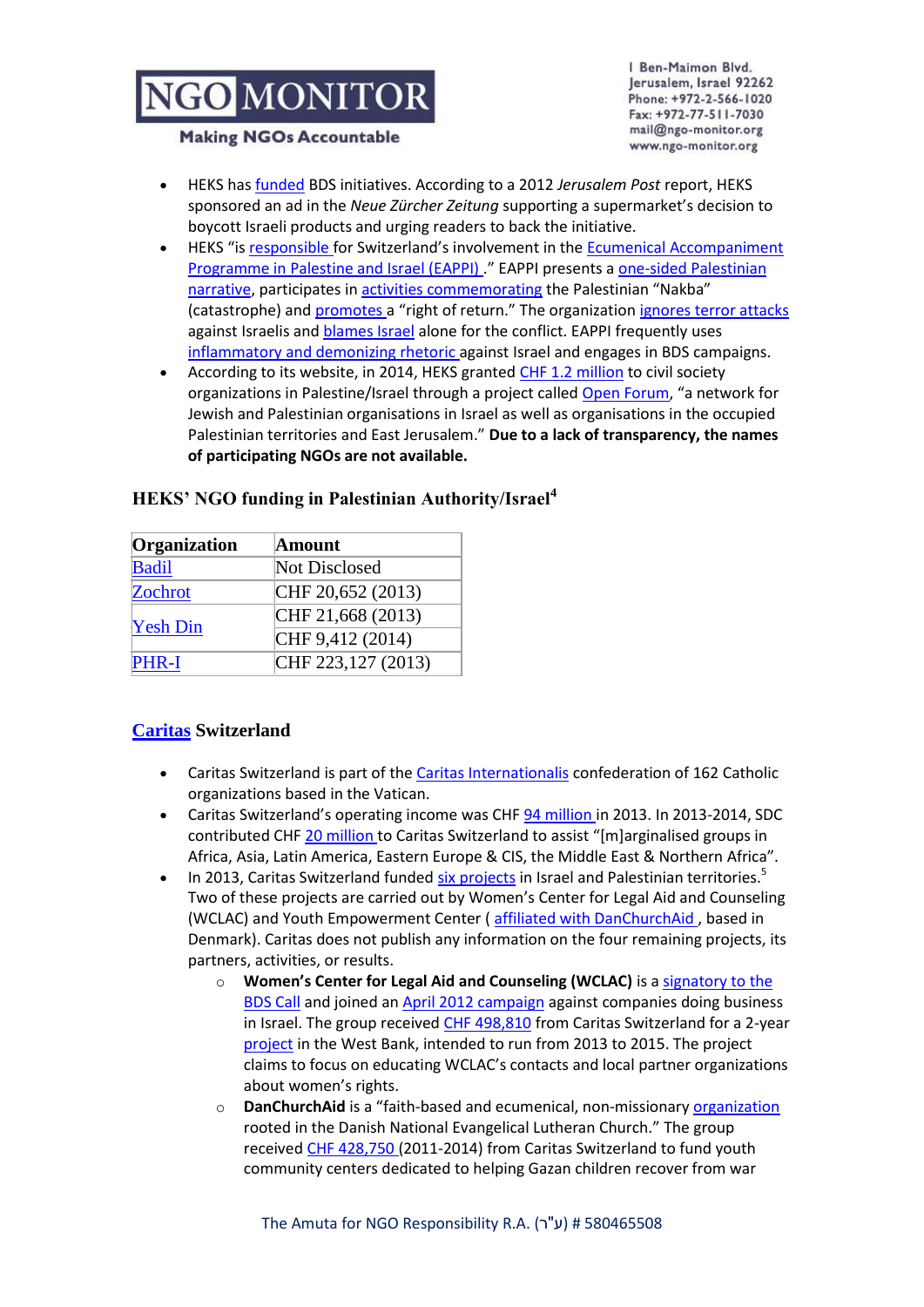

Ben-Maimon Blvd. Jerusalem, Israel 92262 Phone: +972-2-566-1020 Fax: +972-77-511-7030 mail@ngo-monitor.org www.ngo-monitor.org

**Making NGOs Accountable** 

experiences. The only Middle Eastern country where DanChurchAid operates is "Palestine." While some partners do remain faithful to humanitarian missions, numerous [partners](http://www.danchurchaid.org/projects/middle-east/palestine/partners#Advocacy) trespass into the world of anti-Israel political activism, BDS advocacy, and lawfare. These includ[e WCLAC,](http://www.bdsmovement.net/call) th[eApplied Research Institute of](http://www.ngo-monitor.org/article/applied_research_institute_jerusalem_arij_)  [Jerusalem \(ARIJ\),](http://www.ngo-monitor.org/article/applied_research_institute_jerusalem_arij_)[Ma'an Development Center](http://www.ngo-monitor.org/article/ma_an_development_center)[,Palestinian Working Women](http://www.bdsmovement.net/call)  [Society for Development](http://www.bdsmovement.net/call)[,YMCA-East Jerusalem](http://www.ngo-monitor.org/article/_european_union_support_for_extremist_and_politicized_ngos_)[,Badil](http://www.ngo-monitor.org/article/badil)[,Joint Advocacy](http://www.ngo-monitor.org/article/_european_union_support_for_extremist_and_politicized_ngos_)  [Initiative](http://www.ngo-monitor.org/article/_european_union_support_for_extremist_and_politicized_ngos_), Palestinian Center for Human Rights (PCHR), Near East Council of [Churches Committee for Refugee Work,](http://neccgaza.ps/) and [Aprodev.](http://www.aprodev.eu/index.php?option=com_content&view=article&id=124&Itemid=18&lang=en)

## **Caritas Switzerland funding in Palestinian Authority/Israel**

| <b>Organization</b> | <b>Amount (CHF)</b>    |
|---------------------|------------------------|
| <b>WCLAC</b>        | $ 498,810(2013-2015) $ |
| DanChurchAid        | $ 428,750(2011-2014) $ |

### **4. Geneva Municipality**

The Geneva Municipality's international development budget is managed by the Geneva Solidarity City Delegation (DGVS) and amounted to approximately [CHF 5.5](http://www.ville-geneve.ch/fileadmin/public/Departement_1/Autres_fichiers/Rapport_Activites_DGVS_2013_web.pdf)  [million in 2013.](http://www.ville-geneve.ch/fileadmin/public/Departement_1/Autres_fichiers/Rapport_Activites_DGVS_2013_web.pdf) The Geneva Municipality funds the following groups that are active in the Israeli-Arab conflict:

- [Alternative Information Center](http://www.ngo-monitor.org/article/alternative_information_center_aic_) (AIC) reported to the Israeli Registrar of Non-Profits a donation o[f CHF 6,075](http://www.alternativenews.org/english/images/stories/PDF/2013%20quarterly%20reports/second%20quarter%202013.pdf) from the Geneva Municipality in 2013. AIC strongly opposes "normalization," meaning cooperation and positive interactions between Israelis and Palestinians. Founder and head, Michael Warschawski [stated](http://www.alternativenews.org/english/index.php/blogs/michael-warschawski/1251-the-palestinian-return-and-right-of-returnno-deal) , "**one has to unequivocally reject the very idea (and existence) of a Jewish state, whatever will be its borders**," and has [written](http://www.israeli-occupation.org/2009-10-08/michael-warschawski-yes-to-boycott-divestment-and-sanctions-bds/) that "Peace, or, better, justice, cannot be achieved without a total decolonization (one can say de-Zionisation) of the Israeli State."
- The Swiss National Committee of the [Russell Tribunal on Palestine](http://www.ngo-monitor.org/article/russell_tribunal_on_palestine) (RToP) received CHF [20,000](http://www.ville-geneve.ch/fileadmin/public/Departement_1/Autres_fichiers/Rapport_Activites_DGVS_2013_web.pdf) in 2013. RToP is a pseudo-court that aims to put Israel and its allies on "trial" and [calls for](http://sjp.eusa.ed.ac.uk/russell-tribunal-on-palestine-finds-eu-states-guilty-of-breaches-of-international-and-internal-eu-law/) "existing legal actions and campaigns in the context of BDS to be stepped up and widened within the EU and globally." RToP uses a legal façade, but completely lacks any legitimacy and basic notions of impartiality and fairness integral to any legal proceedings.
- The anti-Israel association [Collectif Urgence Palestine](http://www.urgencepalestine.ch/Agenda/news.html) receive[d CHF 113,000](http://www.ville-geneve.ch/fileadmin/public/Departement_1/Publications/projets-soutenus-dgvs-liste-2011-ville-de-geneve.pdf) in 2011 for two projects. Collectif Urgence Palestine engages in demonization campaigns, [promotes](http://www.urgencepalestine.ch/Agenda/agenda14.html#ExpoNakba) the Nakba narrative, [accuses Israel](http://www.urgencepalestine.ch/Agenda/news.html) of torturing Palestinian youth, and [advocates](http://www.urgencepalestine.ch/Activites/BDS.html) for economic and cultural boycott of Israel. In December 2011, the Collectif also organized a protest against the Jewish National Fund annual event in Geneva. Badil (see above) is a member of the Collectif's network.

### **5. The Geneva Canton**

The Geneva Canton's funding for humanitarian, human rights, and development projects amounted to CHF 25 million in 2012-2014. The Geneva Canton also subsidizes projects indirectly through the [Geneva Federation for Cooperation](http://fgc.federeso.ch/fgc) (FGC), which was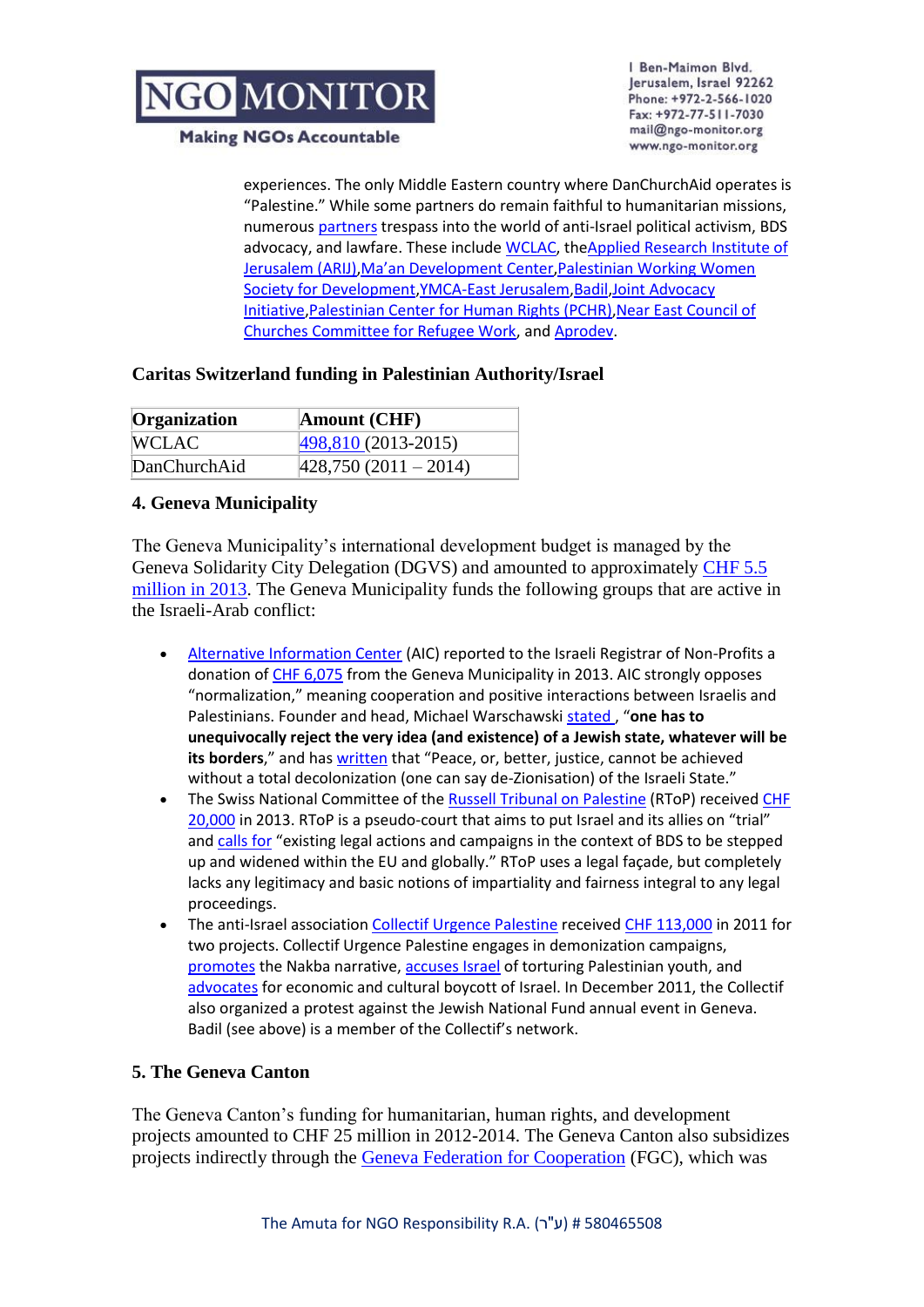**Making NGOs Accountable** 

Ben-Maimon Blvd. Jerusalem, Israel 92262 Phone: +972-2-566-1020 Fax: +972-77-511-7030 mail@ngo-monitor.org www.ngo-monitor.org

allocated CHF 12 million for 2009-2016. The Geneva Canton funds the following groups that are active in the Israeli-Arab conflict:

- Organisation Mondial Contre la Torture (OMCT) received CHF 600,000 the Geneva Canton in 2012-2014. OMCT [accuses](http://www.omct.org/israel/) Israel of systematic violations of terror suspects' and detainees' human rights, as well as judicial harassment against human rights activists. OMCT cooperates with radical Israeli and Palestinian NGOs, includin[gAl Haq,](http://www.ngo-monitor.org/article/al_haq) [Al Mezan](http://www.ngo-monitor.org/article/al_mezan_center_for_human_rights)[,Hamoked,](http://www.ngo-monitor.org/article/hamoked_center_for_the_defense_of_the_individual)[Addameer,](http://www.ngo-monitor.org/article/addameer) and the [Public Committee Against Torture in Israel.](http://www.ngo-monitor.org/article/public_committee_against_torture_in_israel_pcati_)
- CSS (Centrale Sanitaire de la Suisse Romande) received indirect funding from the Geneva Canton through the FGC of CHF 397,125 i[n 2011](http://fgc.federeso.ch/rapports-annuels-pv-ag-comptes) and CHF 81,125 in [2013](http://federeso.ch/sites/default/files/rapport_activites_2013.pdf) for two projects claiming to focus on juvenile mental health. The projects were in [cooperation](http://www.css-romande.ch/downloads/palestine/cssr_video_2011-2013.pdf) with other Swiss NGOs and the Palestinian Medical Relief Society (PMRS).
	- o [CSS accuses](http://www.css-romande.ch/palestine-situation.php) Israel of undermining and intentionally destroying health infrastructure in the Palestinian Authority, and causing the spread of disease. CS[S adopts](http://www.css-romande.ch/palestine-situation.php) an anti-Israeli narrative, and exploits medical language to blame Israel for and trauma and disability among Palestinian youth. CSS has published material [supporting BDS](http://www.css-romande.ch/documentation_pays.php) on its website.
	- o CSS transferred CHF 391,669 t[o Palestinian Medical Relief Society,](http://www.ngo-monitor.org/article/palestinian_medical_relief_society_pmrs_) which views its work "as an entry point" for political advocacy and action. Accordingly, it has attempted to link Israeli policies to specific medical conditions in Gaza, ignoring key factors that do not contribute to its radical theories. PMRS has also repeatedly accused Israel, without evidence, of deploying unconventional weapons. PMRS als[o supports BDS campaigns.](http://www.pmrs.ps/details.php?id=ct9ji2a3348yherzch1w1)
	- $\circ$  It is unknown if the Canton is aware of the organizations that indirectly receive funding through the FGC, and whether the Canton has adopted mechanisms to monitor partners with respect to official cantonal and federal development policy.

| Framework      | Organization                                                            | Amount                  |
|----------------|-------------------------------------------------------------------------|-------------------------|
| Municipality   | AIC                                                                     | CHF 6,075 in 2013       |
| Municipality   | Swiss National Committee of the<br><b>Russell Tribunal on Palestine</b> | CHF 20,000 in 2013      |
| Municipality   | Collectif Urgence Palestine                                             | CHF 113,000 in 2011     |
| Canton         | <b>OMCT</b>                                                             | CHF 600,000 (2012-2014) |
| Canton via FGC | PMRS via CSS                                                            | CHF 391,669 $(2011)$    |
| Canton via FGC | CSS in cooperation with PMRS                                            | CHF 397,125 $(2011)$    |
|                |                                                                         | CHF 81,125 $(2013)$     |

# **Geneva Municipality and Canton NGO funding related to the Israeli-Arab Conflict**

## **Swiss Federal Funding for BDS**

The BDS movement (boycotts, divestment and sanctions) is a form of political warfare targeting Israel, based on the exploitation of human rights, double standards,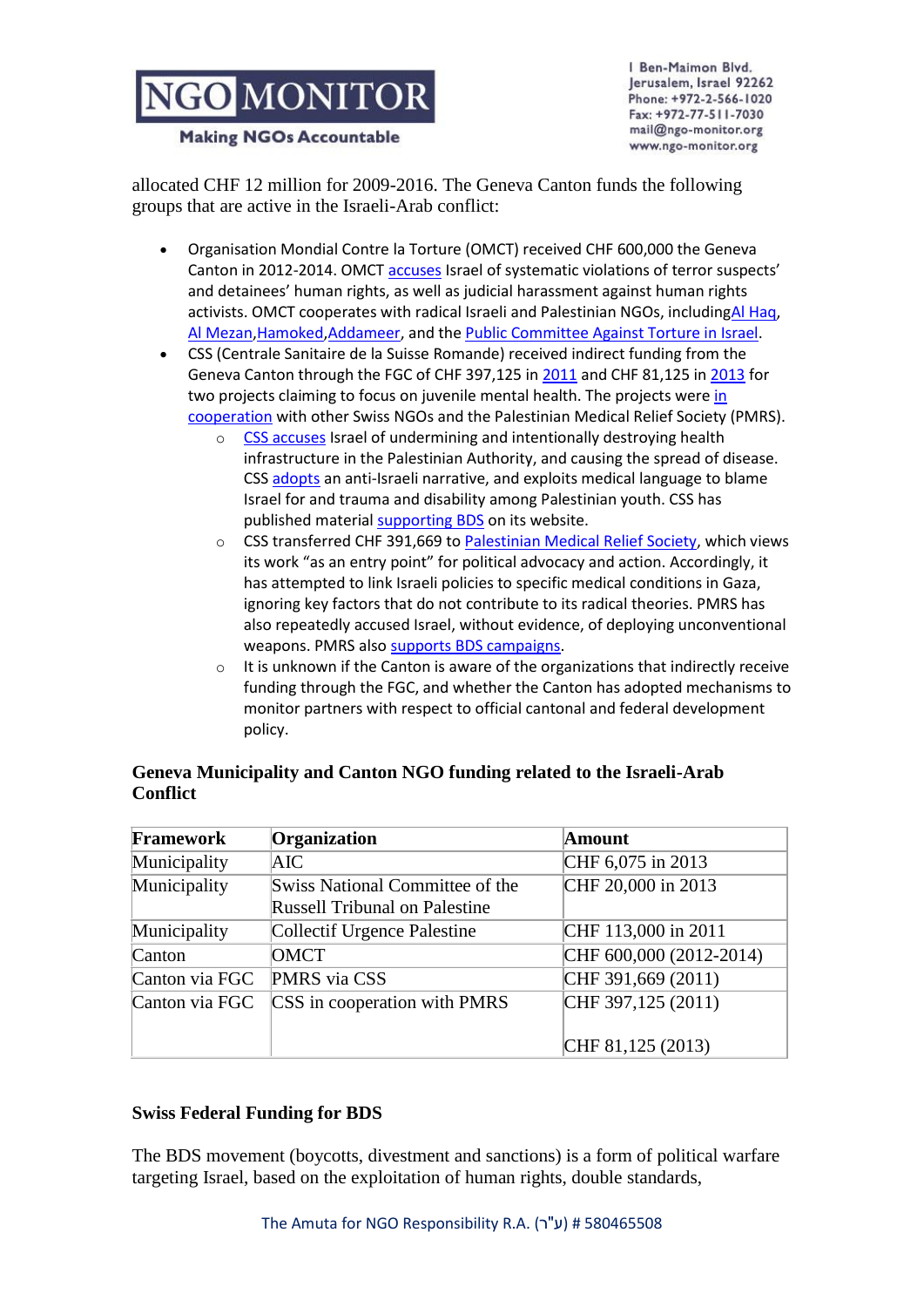

Ben-Maimon Blvd. Jerusalem, Israel 92262 Phone: +972-2-566-1020 Fax: +972-77-511-7030 mail@ngo-monitor.org www.ngo-monitor.org

**Making NGOs Accountable** 

comparisons to apartheid South Africa, and false accusations of "war crimes." The BDS leadership seeks to end the "occupation and colonization of **all Arab lands**" and promotes claims of a Palestinian "right of return" These goals are incompatible with a peace process based on two states, and deny the right of the Jewish people to selfdetermination. BDS takes the form of demonstrations (often violent); call for the boycott of Israeli products, artists, academics and others; as well as campaigns calling for divestment of holdings in Israeli firms, and similar actions. The NGOs funded by Switzerland that promote BDS include:

## **Swiss Federal Government**

| Organization                            | <b>Amount (CHF)</b>        |
|-----------------------------------------|----------------------------|
| $ARIJ$ (Palestinian) – SDC              | 1.15 mil (2012-2014)       |
| Oxfam Great Britain - SDC               | 3.62 mil (2011-2015)       |
|                                         | 3.4 mil (2011-2017)        |
| Norwegian Refugee Council -SDC          | 400,000 (2014-2015)        |
| <b>Gaza Community Mental Health</b>     | $2.2$ mil (2011-2013)      |
| $Programme - SDC$                       |                            |
|                                         | 100,000 (2014)             |
| Secretariat (24+ NGOs) - SDC            | 3 mil (2013-2017)          |
|                                         |                            |
|                                         | 100,000 (2014)             |
| Adalah - Department of Foreign Affairs  | 53,000 (2013)              |
|                                         |                            |
|                                         | 51,072 (2012)              |
| Parents Circle Families Forum - Unknown | Approx 100,000 (2012-2013) |

## **Human Rights and International Humanitarian Law Secretariat – via SDC**

### **Caritas Switzerland**

| Organization  | <b>Amount (CHE)</b> |
|---------------|---------------------|
| <b>WCLAC</b>  | 498,810 (2013-2015) |
| DanChurch Aid | 428,750 (2011-2014) |

### **HEKS**

| Organization | Amount            |
|--------------|-------------------|
| <b>Badil</b> | Not Disclosed     |
| Zochrot      | CHF 20,652 (2013) |